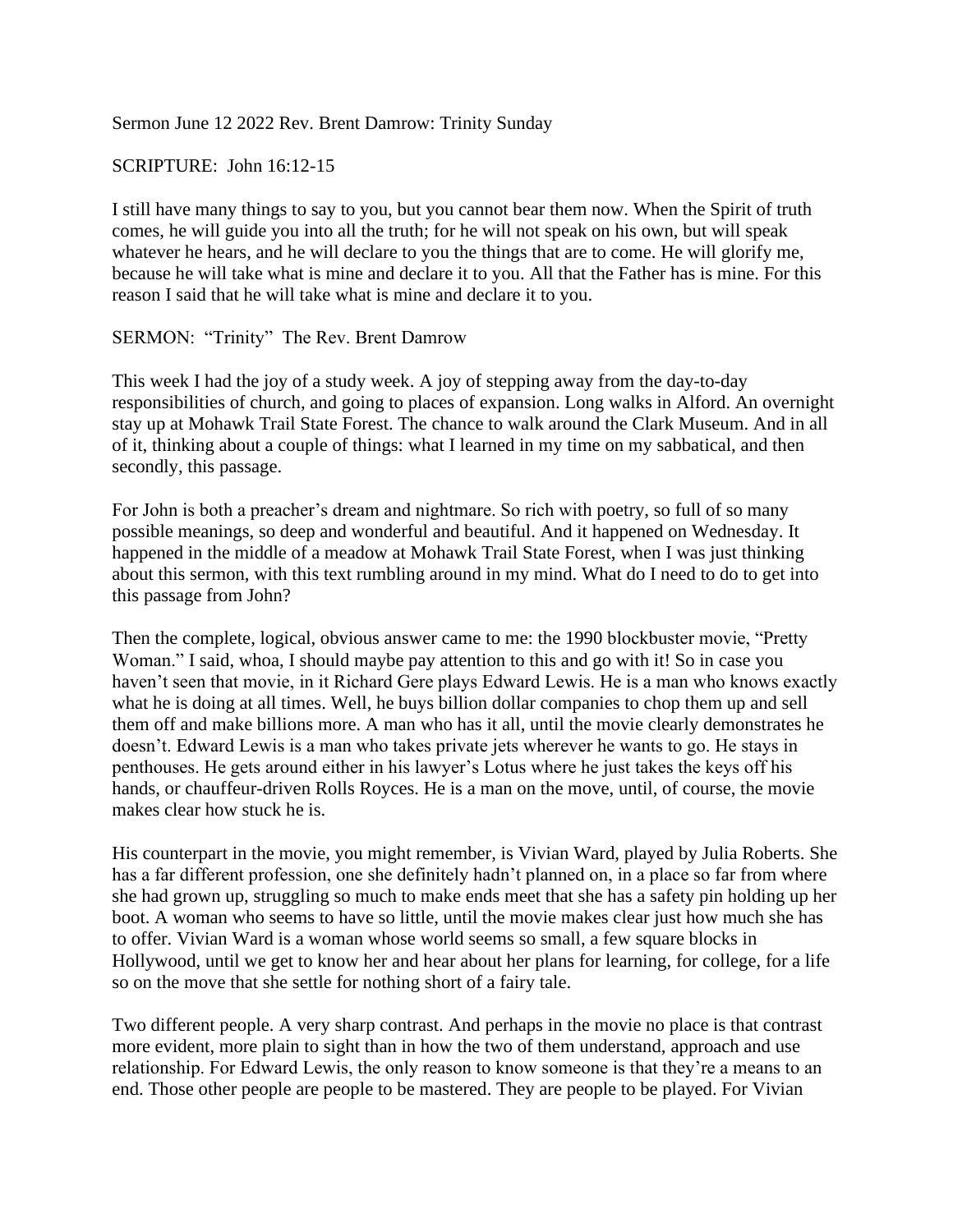Ward, relationships are moments to savor. At one point in the movie she says, "But I'm here now. That's all that matters." For Vivian, relationships are opportunities to give. "Kit, we believe you have real potential," she said to her friend. For Vivian, relationships are the end which has no end.

In one memorable scene, I think the crux of the whole movie, Edward suddenly realizes that he can't figure her out. He can't confine her to one of the boxes he normally does. When she asks him about it, he says, "Hmm, you surprise me. And few people do." Well, if you remember the movie, Vivian says something I can't exactly say from the pulpit! But basically, she says that in her experience, people are full of surprises. Relationships -- an end without end, full of surprises. I wonder how much would change in the church if we actually looked at the doctrine of the Trinity that way, as a relationship, an end without end, and full of surprises.

In utter contrast to "Pretty Woman," it was in Niebuhr Hall at Yale Divinity School where there was our TA (teacher's assistant), an impossibly intelligent graduate student. He was flashing chart after chart after chart of the Trinity. The chart in your bulletin was the first one. That was the introduction for those of us who needed a little bit of help. And while we were all scribbling frantically, there were more charts explaining Jesus' begottenness, and the Spirit's proceeding, and all sorts of ways that the Trinity makes complete logical sense.

Fifteen minutes later, he finally looked up and turned to the class, almost a little bit sweaty from all the work he was doing, and he said, "Got it?" And the class burst into spontaneous laughter, which, just so you know, doesn't happen very often in a Systematic Theology class. Of course we didn't get it.

The Trinity – truth, mystery, beauty, poetry, motion. Never a means to an end, but rather a path to the eternal love which knows no end. Not something to master, but in a beautiful prayer I've been reading by Walter Brueggemann lately, rather something to yield to. Never something to be played. But something that plays us even more beautifully than our guest musician today plays the cello.

To read about the Trinity in the church is to come upon article after article after article about confusion. There is no shortness of controversy about it. In fact, here in Massachusetts, there was a huge schism over the Trinity, which is so ironic because the Trinity is all about freedom. It is all about connection. It is all about possibility. Just ask the kids who looked at that picture of the Trinity during Children's Time today.

Today, if during the sermon I start trying to chart the Trinity, would somebody please break out in laughter? Because I really don't want to try to explain it to you. I want to try to engage it. I don't want to box it up for you, but I want to rip the top off that box. Not to solve the mystery of the Trinity, but instead to take your hand and together walk into it.

Aiden Tozer describes the Trinity as truth for the heart. He says that the fact that the Trinity cannot be satisfactorily explained is actually not a problem of the Trinity. It's a benefit of the Trinity. Because he says such a truth as the Trinity, this perfect, harmonious relationship of individuality and connection has to be revealed, because no one could possibly imagine it.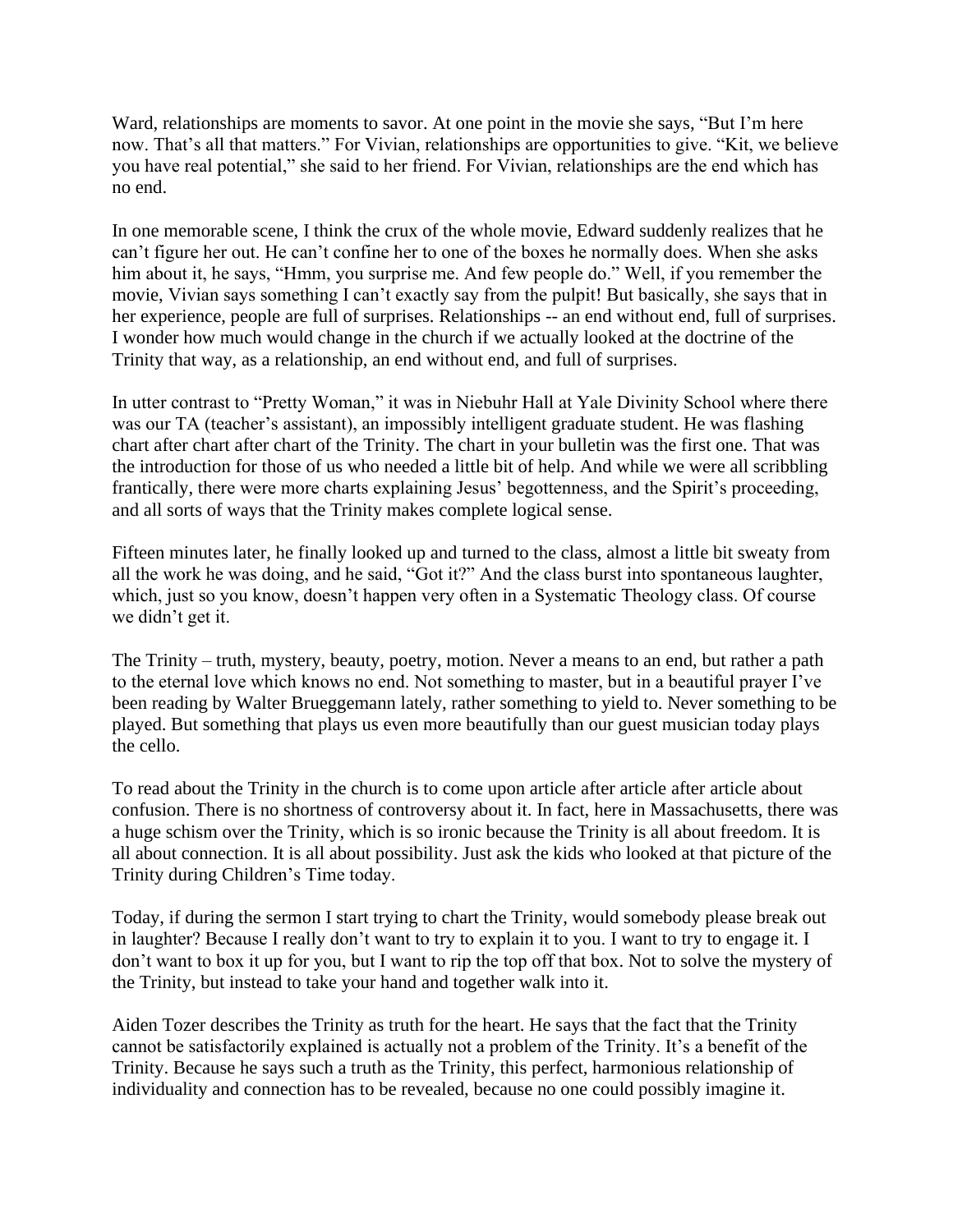There is an author, Anne Lamott, that I was introduced to here at this church. She is someone who ran from faith as long as she could. Someone who has a salty tongue. I only learned that after I recommended it to a number of people. But someone who always asks provocative questions. She has turned out to be a great blessing to so many people who struggle at the fringes of faith and society, those people that the church says are not completely welcome here. People who struggle with how much we as church sometimes try to make everything fit so neatly. Here's what she said, and I love it. "I didn't need to understand the hypostatic unity of the Trinity; I just needed to turn my life over to whoever came up with redwood trees." The Trinity is an expansive thing.

I remember one day when I was doing my hospital chaplaincy. A nurse came up to me with a smile on her face that I knew was trouble. She told me that a patient wanted to see me. Not just any patient. A patient who had become known to all of us chaplains there at the hospital. A patient who had come in for routine surgery that turned out to be anything but. Someone who was expected to have a 2-day recovery, and a week later was still in agonizing pain. One whose recovery was elusive. And so one who, understandably, was more than a little cranky. I came into her room. She had a Bible open to John's gospel. It may have even been to the very text for today. And she said, "I am at the end of my rope." She said, "Jesus is going on and on about the Father and the Spirit, and how one is gonna help me and the other is gonna help me. I don't really care who helps me," she says, "I just want help. But I don't get it. You're the expert. What does it all mean?"

And by the way, telling a grad student they're the expert is a really dangerous thing, because we so desperately want to be. And so I launched into my best imitation of our TA. I took a deep breath and I channeled that super-smart TA, without all of his charts. But I talked about the Trinity, quoting Scripture, one or two theologians for good measure. And to her credit, she neither fell asleep nor interrupted. And to my great pleasure and surprise, at the end of it she unleashed this big smile, something that no one at the hospital had ever seen her do before. And she proceeded to say, "Thank you! That is so helpful," she said. "What I needed to hear more than anything right now is what you said. It's to know that I am not alone, and I don't have to understand it all." Well, I can pretty much promise you, those two things I never said! But I'm so thankful that that's what she heard. And even more grateful for what she taught me in her far more concise summary. Eleven words: I am not alone. I don't have to understand it all. If we start there with the Trinity, we're already off to a great start.

What she was so grateful for is she said I'm not stuck anymore. And then politely but firmly, I was clearly dismissed from the room. But she put her still smiling face back down to the text of John's gospel, reading it again with joy and with hope, I think and imagine to see what else she could find.

Since that encounter, I have to say that I've enjoyed finding such summaries that distill something as big as the Trinity, and then invites us all back in to take that clue in this mystery and to keep on moving. Cynthia Borgeault, in fact, claims that the gift of the Trinity, more than anything else, is that it requires movement. The beauty of the Trinity is that it guarantees movement. When two can get stuck in an argument or dualism – think about our political parties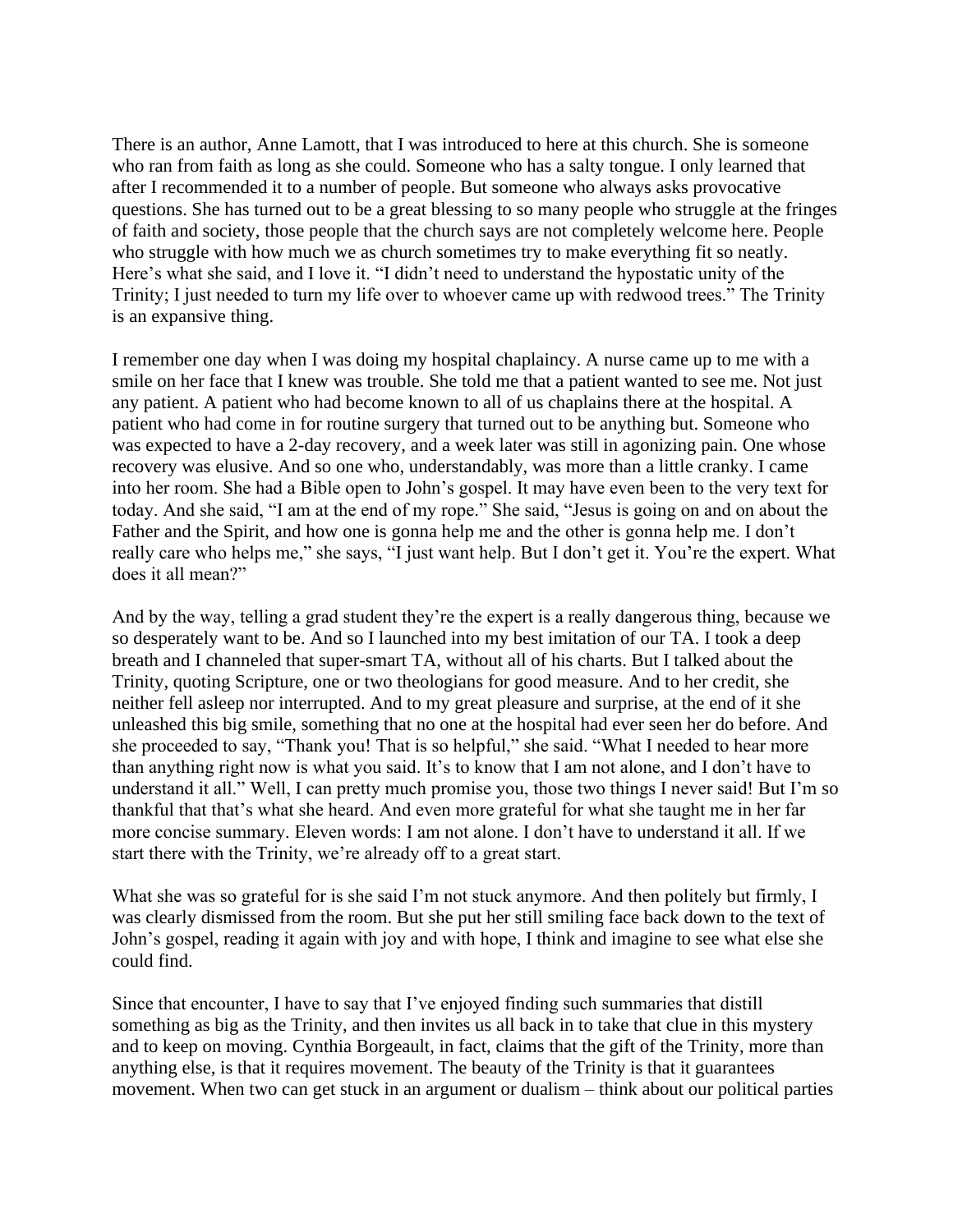– a third piece can free it all up. What Borgeault says is that in life and in the world, we need to be looking for the Trinity everywhere. We need to be looking for the often missed third piece. When you find impasse, she said, in life or in faith, you are stuck because you are not seeing that third force. Edward Lewis, remember, was stuck. I wonder, are we?

Perhaps most of all, though, what I want to share and what I hope we know is that this Trinity thing, in the end, is all about relationship. Like in that painting we looked at during Children's Time, one that doesn't just exist far away, but one that invites us in as we are, and celebrates our own uniqueness in the midst of the holy completeness.

Catholic writer Mark Hart humorously points out that the church's Trinity is the perfect antidote to society's contemporary trinity. Do you know which one I'm talking about? We see it on the news all the time. That trinity of me, myself and I. The one Edward Lewis knew. The one that we all figure out sooner or later is a dead end. The Trinity, instead, invites us past ourselves.

Have you ever seen a video of Desmond Tutu speaking? To watch him speak – if you haven't, youtube him, because the man cannot speak without a huge smile and a whole lot of laughter. He just can't. And here's what he said. "Isn't it wonderful that we have this doctrine of the Trinity that speaks of God as a fellowship, a community. So you have this wonderful image of the community that is God, the Trinity."

What Edward Lewis learned in "Pretty Woman," what I think and hope we might have learned in this pandemic, is that when we truly enter into relationship, when we are truly in community, it is by definition profoundly transformative. Once you let someone in, you can't stay the same. You end up going to all kinds of lengths to help the other, to love the other, to save the other, and ironically and possibly you find what Edward Lewis finds – that if you save someone they save you right back.

That is what the Trinity is all about. It is a great gift that frees us from the all too human temptations to know it all, control it all, to take charge, to be our own person. It's a gift that instead invites us to simply enter in, so that all that is holy, all that might be shared with us – that's what John's gospel is talking about. Not that we possess it, notice. John didn't say that. But instead that is shared with us, that is spoken to us, that we might hear it, that everything that God spoke in Jesus might be given to us, that we might be guided further into it.

One of my absolute favorite voices right now is Rachel Held Evans, because she has such deep faith. She has such profound questions about how that faith and these things of doctrines – which are important – play out amidst the reality of humanity. One of the reasons I'm so fascinated with her also is that I wonder because her life was cut far too short, I wonder what I could have kept learning from her. Rachel Held Evans, like Vivian Ward, found herself in church often in places she never wanted to be. In churches that limited, that confined. But she always knew that she was not stuck.

Here's what she said that I want to leave you with. "The Holy Trinity doesn't need our permission to carry on in their endlessly resourceful work of making all things new. That we are